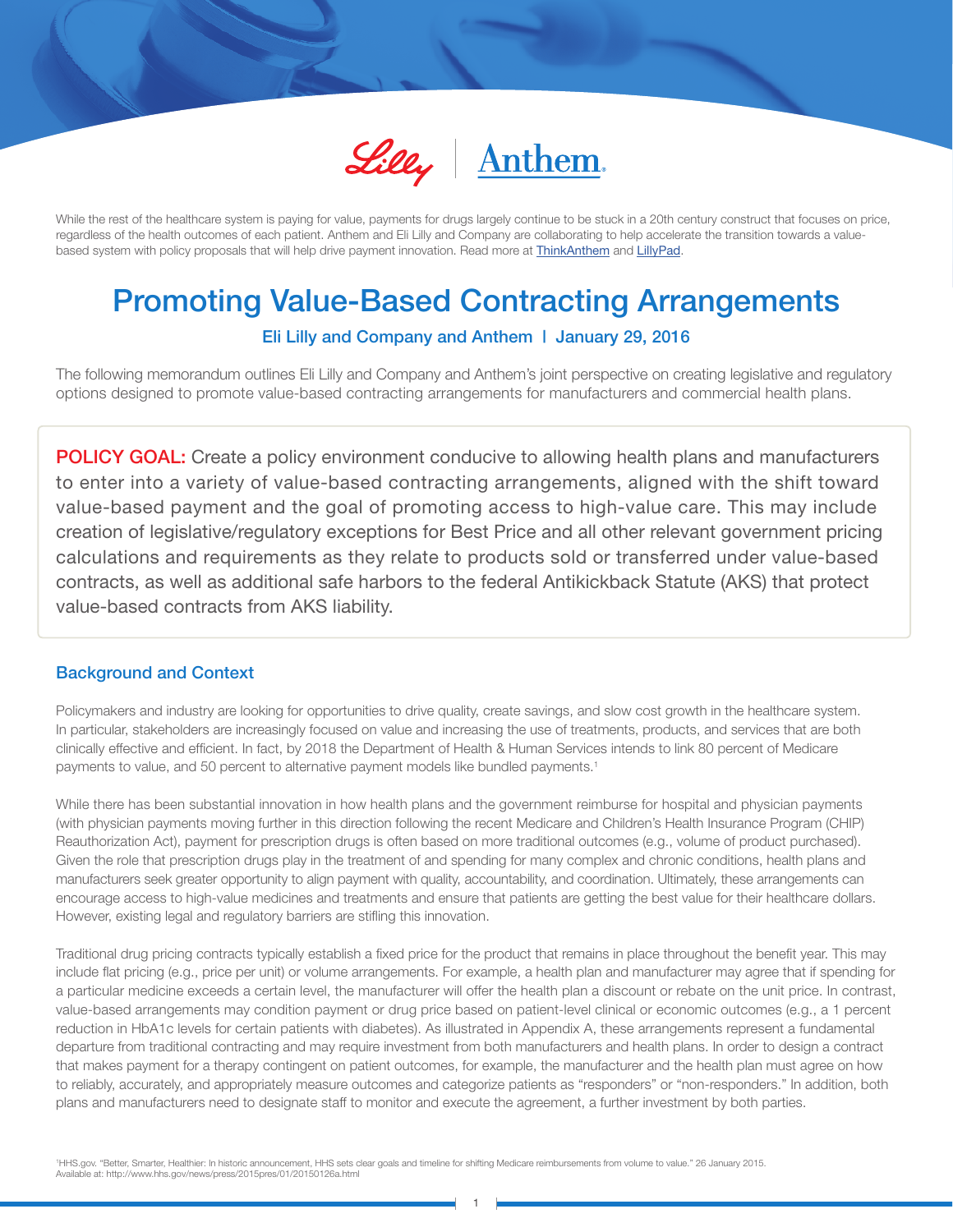

Value-based arrangements allow both parties to share in the risk associated with individual patient outcomes and spending for a particular medicine. These contracts offer important benefits for consumers, health plans, and manufacturers. Consumers, in particular, may enjoy earlier or less managed access to new medicines when payments are aligned with value. Over time, identifying and encouraging use of the highest-value products could both improve patient outcomes and curb healthcare spending growth. Although manufacturers and health plans seek opportunities to invest in these innovative models, existing legislation and regulations raise concerns, including:

- Anti-Kickback Statutes: Federal and state fraud and abuse laws are designed to protect patients, health plans, and the healthcare system overall from fraud, waste, and abuse. The Anti-Kickback Statute (AKS) prohibits offering or receiving remuneration (broadly defined) to induce or reward referrals for items or services paid for by federal healthcare programs. Statutory and regulatory safe harbors protect certain arrangements from AKS liability, but it is unclear how enforcement agencies would apply these safe harbors to value-based arrangements.<sup>2</sup> AKS violations carry significant financial and other penalties.
- Government pricing: Manufacturers are required to report pricing data to the federal government to determine Medicaid rebates; Medicare Part B payment rates; the 340B program ceiling price; and the maximum price that certain government agencies can be charged. Because these reporting requirements did not foresee and were not designed to be compatible with value-based contracting, they could make it exceptionally difficult for a manufacturer to enter into a value-based contract. For example, current Medicaid rebate regulations would require that rebates paid to a commercial health plan in the context of a single valuebased contract be made available to Medicaid programs, even though Medicaid programs would not be subject to the key design features of the value-based arrangement (for high level examples of value-based arrangements, please see Appendix A).

In order to capitalize on the potential of value-based arrangements for consumers, industry, and other healthcare stakeholders, policymakers should adapt standards related to kickbacks and government pricing to accommodate these novel contracts. Absent such clarification, legislation and regulations that reflect traditional contracting will continue to impede innovation.

# Promoting Value-Based Arrangements

The goals of value-based contracting approaches align with the shift toward high-value care. Such agreements seek to make more efficient use of healthcare resources, potentially reducing costs throughout the system, encouraging use of the most efficient and effective care, and improving patient outcomes.

Clearer safe harbors and guidance for all stakeholders could promote the adoption of value-based models. For example, stakeholders could benefit from:

- Expansion or creation of new statutory or regulatory safe harbors, including by the OIG, to the AKS that more clearly protect innovative, value-based contracting arrangements (under a defined set of requirements);
- Amendments to the statutory and regulatory definitions of certain prices reported to the government (e.g. Best Price) to define the terms for excluding payments made pursuant to value-based contracts;
- Regulations clarifying how manufacturers can incorporate value-based contracts in their price reporting calculations; and,
- Pilots or demonstration programs with commercial health plans that adapt the government pricing rules to test how value-based contracts impact reported government price figures, and in turn, Medicaid rebate amounts and 340B ceiling prices.

# Existing Legislative and Operational Barriers

#### FRAUD AND ABUSE

As described above, current fraud and abuse guidance may have a chilling effect on value-based arrangements. For example, if a manufacturer and health plan entered into an arrangement under which the manufacturer accepted risk for treatment failure (e.g., the health plan would only pay for a drug for patients with positive treatment outcomes), this could be viewed as remuneration offered to encourage the health plan to favorably cover the manufacturer's product. Additionally, the OIG has not issued sub-regulatory guidance addressing value-based contracting arrangements, leaving stakeholders with little to no insight on OIG's position on the risk of fraud and abuse they pose.

To alleviate stakeholder concerns related to fraud and abuse, regulations and guidance could be updated to establish regulatory<sup>3</sup> safe harbors, and the OIG could update guidance<sup>4</sup> in order to explicitly protect these arrangements when certain criteria are met. Congress could also consider establishing a statutory safe harbor. The safe harbor eligibility criteria can be designed to minimize risk of fraud and abuse in these arrangements. For example, the OIG could require that value-based payments be determined in advance, and could not vary during the term of a contract.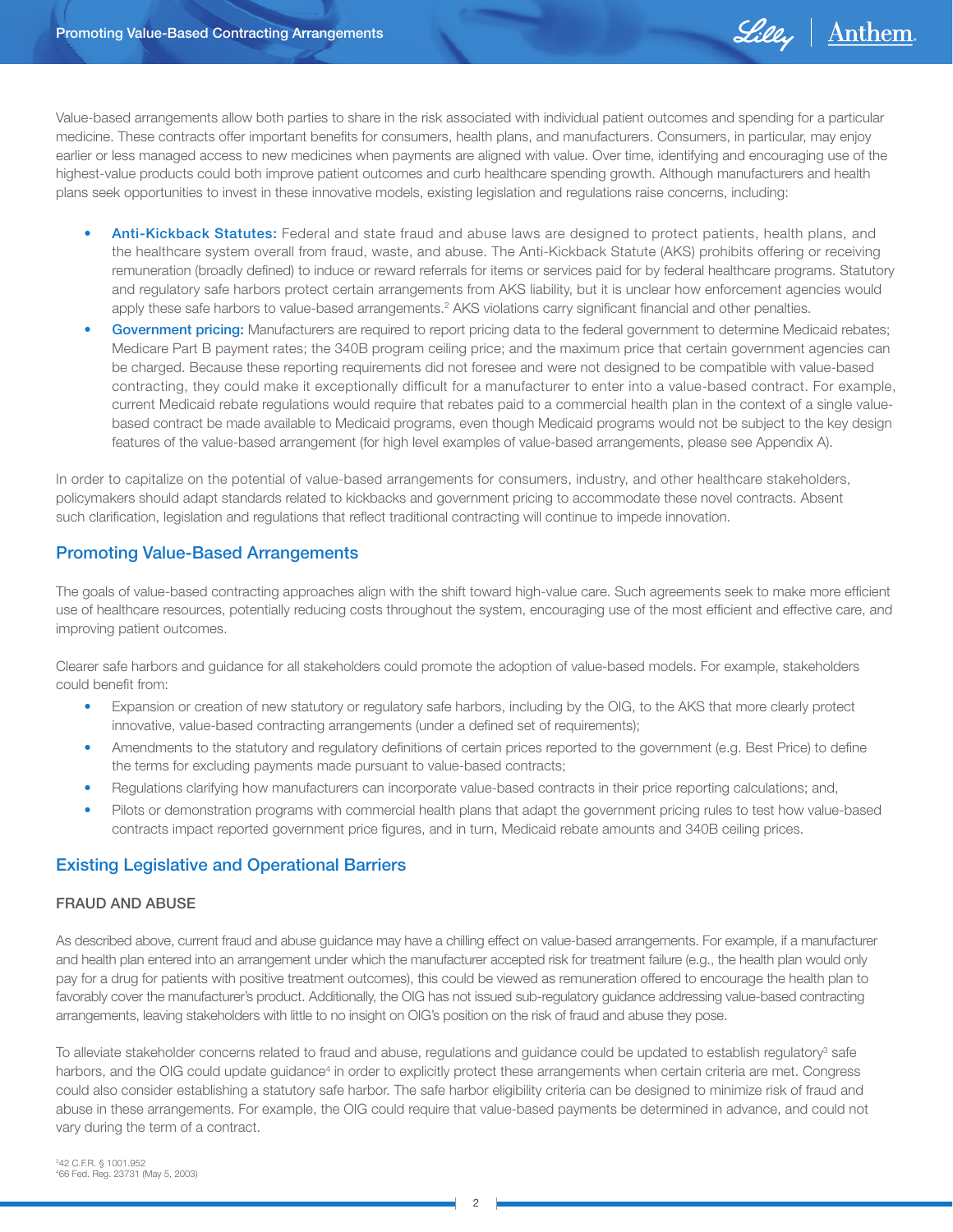

#### GOVERNMENT PRICING

Manufacturers' government price reporting obligations may also have a chilling effect on the development of value-based contracts. Largely, this is a result of the way pricing, discounts, and contracting arrangements affect government price reporting, and in turn, manufacturer obligations under a variety of federal programs.

#### *Best Price and Average Manufacturer Price*

Implications for Best Price are the most immediate, important factor to consider with respect to manufacturer incentives created by value-based contracting. Best Price is the pricing benchmark Medicaid uses to ensure state Medicaid programs never pay more than the lowest price offered for a particular therapy. Best price is set based on the single "lowest price available from the manufacturer during the rebate period to any entity<sup>5</sup> in the United States."<sup>6</sup> Best Price is affected by manufacturer rebates, discounts, or other price concessions to commercial health plans, and setting a new Best Price can lead to significantly increased Medicaid rebate and 340B program liability for manufacturers. Under the current regulations, payments from manufacturers to health plans under a value-based contract would almost certainly need to be included in Best Price calculations. For example, if a manufacturer offered a health plan a rebate equal to 60 percent of the list price of a product for each enrollee who did not respond to treatment, and negotiated a payment rebate equal to 20 percent of the list price for patients who did respond, the 60 percent rebate would determine the product's Best Price for all patients. If the list price were \$1,000, this would result in a Best Price of \$400 (assuming that there were no greater discounts/rebates in the market; if so, Best Price would be even lower). As the example below shows, reductions in Best Price can result in significant Medicaid rebate and 340B liability.

|                                                                                  | <b>List Price</b> | AMP <sup>7</sup> | <b>Best Price</b><br>(BP) | <b>Medicaid Rebate Amount</b><br>ا per Unit (AMP-BP)* <sup>8</sup> ا | <b>340B Ceiling Price</b><br>(AMP - Medicaid Rebate Amount) |
|----------------------------------------------------------------------------------|-------------------|------------------|---------------------------|----------------------------------------------------------------------|-------------------------------------------------------------|
| Without value-based<br>rebate (example)                                          | \$1,000           | \$950            | \$700                     | \$250                                                                | \$700                                                       |
| With value-based rebate<br>(including patients who do<br>not respond to therapy) | \$1,000           | \$950            | \$400                     | \$550                                                                | \$400                                                       |

\* Assumes no additional "inflation-based" rebate

These reductions may create negative returns on value-based contracts for manufacturers. The Best Price statute and regulations could be updated to exclude from Best Price certain rebates and other price concessions paid from manufacturers to health plans that are the result of value-based contracting (e.g., additional rebates paid if a patient does not respond to treatment). CMS could also be authorized to create pilot programs to test how value-based contracts and alternative approaches to Best Price impact reported government price figures, and in turn, Medicaid rebate amounts and 340B ceiling prices.

Further complicating compliance with the price reporting rules is the fact that many value-based arrangements could constitute "bundled arrangements," which require complicated re-allocation of price concessions, either across products or across periods, and trigger additional disclosure obligations.

#### *Average Sales Price*

Best Price is not the only price point that would be impacted by value-based contracts. For medical benefit drugs (in general, those that are physician-administered), manufacturers are required to report Average Sales Price (ASP) to the Centers for Medicare & Medicaid Services (CMS) on a quarterly basis; ASP is used to set Medicare Part B reimbursement rates.<sup>9</sup> ASP is defined as "the manufacturer's sales to all purchasers…in the United States for a drug or biological in the calendar quarter [excluding exempted sales] divided by…the total number of such units of such drug or biological sold by the manufacturer in such quarter."<sup>10</sup> Like Best Price, rebates to commercial health plans are included in ASP, but unlike Best Price, ASP is an average price and is not determined by a single sale.<sup>11</sup>

Manufacturers of medical benefit products may be concerned that substantial rebates offered to commercial health plans under valuebased contracts would reduce ASP, and in turn, Medicare Part B reimbursement rates for their products. Relatedly, CMS may substitute Average Manufacturer Price, or AMP, for ASP under certain conditions. AMP is also used in determining Medicaid rebates, and a product's

5 With certain exceptions, including most government purchasers and Part D plans.

6 42 C.F.R. § 447.405

<sup>7</sup> Assumes AMP = 95% of List Price. 8 As BP is used in this particular example, it is assumed that this price (AMP-BP) is greater than statutory requirements in this particular scenario.

<sup>9</sup> 42 U.S.C § 1395w–3a(b)(1).

<sup>1042</sup> U.S.C § 1395w–3a(c)(1).  $1120.23$  states and  $(8)$ . The ASP statute references the statutory definition of Best Price in defining what rebates and discounts are excluded from ASP; in other words, the same rebates and discounts that are excluded from Best Price are also excluded from ASP. Therefore, changes to the definition of Best Price would also impact manufacturer's ASP calculations.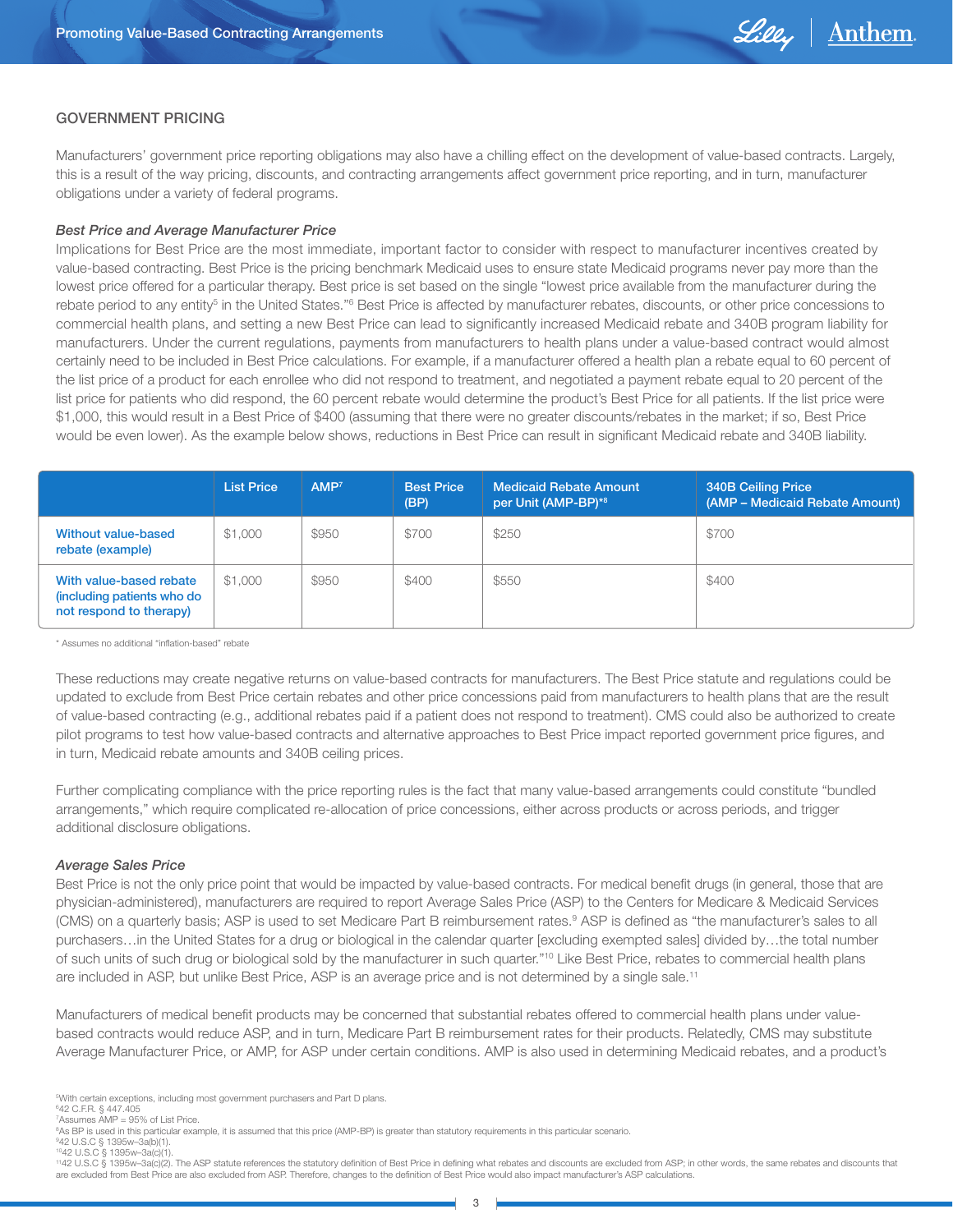

340B ceiling price. Accordingly, it will be critical for policymakers to address the implications of value-based arrangements for government prices in a consistent and comprehensive manner.12

#### OPERATIONAL COMPLEXITY

Value-based arrangements are complex, and manufacturers and health plans will need to align expectations with respect to desired outcomes, data collection, appropriate safeguards for patient privacy, and other factors. Manufacturers and payers are willing to work through these challenges, but the up-front investments necessary to make value-based arrangements succeed underscore the importance of appropriate regulatory and financial protection.

Manufacturer reporting and operational responsibilities under current pricing rules also pose a challenge. Accurately calculating and reporting government pricing figures are extremely complex tasks. Many pharmaceutical manufacturers expend significant resources on these activities. Value-based arrangements, in which the ultimate "price" of a product may not be known for a substantial period of time after the product is sold, would introduce significant operational complexity into these calculations and potential for legal ramifications. Additionally, many innovative contracting arrangements do not price products on a per-unit basis; for example, a course of therapy or treatment regimen price may be used instead. Incorporating non-unit based pricing into government pricing calculations may be very complex.

### Key Considerations for Implementation

Several strategic considerations are critical to ensure the success of value-based contracts under a new regulatory paradigm. First, value-based contracts must be properly defined through federal regulation in order to accommodate existing and future goals. The definition will need to establish whether a value-based arrangement must have certain core features (e.g., risk sharing) in order to be eligible for any legislative and regulatory carve-outs, and, if so, what those core features are. While defining such an arrangement is necessary to ensure stakeholders have a common understanding of the arrangement, the definition will need to be sufficiently flexible to allow for potential innovative structures that have yet to be developed.

The government should simultaneously assess how best to update relevant laws and regulations in order to accommodate these innovations. For example, regulators could develop a template memorandum of understanding for payers and manufacturers to use, or a sample agreement between a manufacturer and the government that would appropriately exclude value-based pricing concessions from reporting. In addition to updating directly relevant laws and regulations (e.g., those related to pricing), regulators will need to consider whether existing fraud, abuse, and monitoring paradigms protect all stakeholders – including patients – impacted by value-based arrangements.

Finally, it will be important to allow for the emergence of value-based arrangements as part of the broader health system transformation and assure continued efficiency for government programs and patient access. By creating an environment in which value-based contracts are permitted, increased collaboration between health plans and manufacturers to enter into value-based contracts presents a significant opportunity to drive quality and access, create savings, and slow cost growth, aligned with the value-based shift in the overall US healthcare system.

<sup>12</sup>It is important to note that AMP for 5i products, which are infused, instilled, implanted, injected, or inhaled products that are generally not dispensed through a retail community pharmacy, includes additional rebates. Further, if a particular product is not sent through a distributor for 90% of gross sales, then the Non-Federal Average Manufacturer Price (NFAMP) is affected as payer discounts are factored in due to the 90-10 rule.